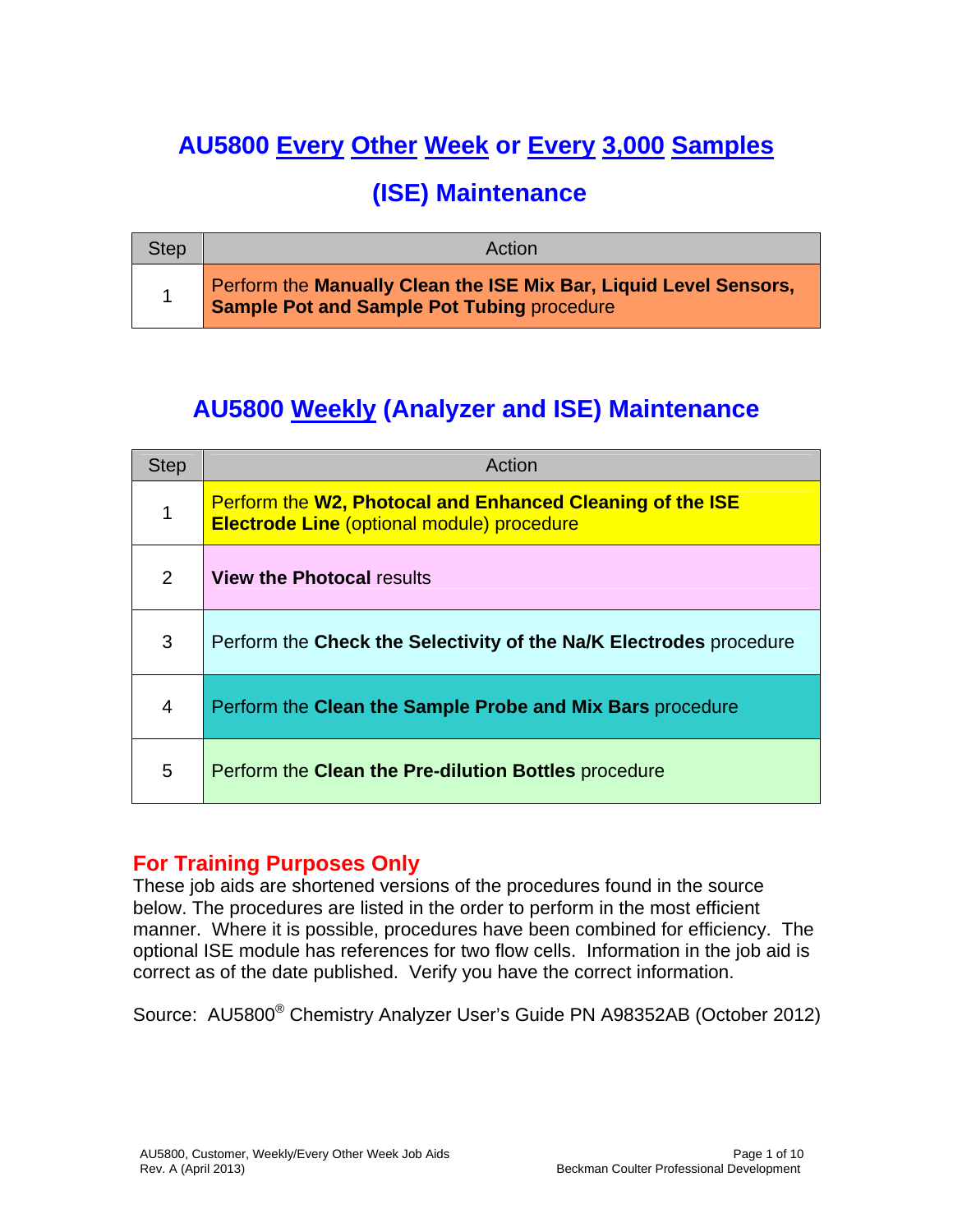#### **Document Disclaimers**

| <b>Document</b><br><b>Disclaimers</b>        | This document is not intended to replace the information in your<br>User's Guides, Quick Response Guide or other product<br>documentation. Information in the User's Guide and Quick<br>Response Guide supersedes information in any other manual.                                                                                                   |
|----------------------------------------------|------------------------------------------------------------------------------------------------------------------------------------------------------------------------------------------------------------------------------------------------------------------------------------------------------------------------------------------------------|
| <b>Warnings</b><br>and<br><b>Precautions</b> | Read all product manuals and consult with Beckman Coulter<br>trained personnel before attempting to operate the instrument.                                                                                                                                                                                                                          |
|                                              | Beckman Coulter, Inc. urges its customers and employees to<br>comply with all national health and safety standards such as the<br>use of barrier protection. This may include but is not limited to,<br>protective eyewear, gloves, suitable laboratory attire when<br>operating or maintaining this or any other automated laboratory<br>equipment. |
| Intention for<br><b>Use</b>                  | This document is not intended to replace the information in<br>your Instrument Instructions for Use Manual (IFU), User's<br>Guide and Quick Response Guide. Information in the<br>User's Guide supersedes information in any other manual.                                                                                                           |
| <b>Revision</b><br><b>Status</b>             | <b>Rev. A (April 2013)</b><br>Software version 4.11                                                                                                                                                                                                                                                                                                  |
| <b>Trademarks</b>                            | AU5800 <sup>®</sup> Chemistry Analyzer                                                                                                                                                                                                                                                                                                               |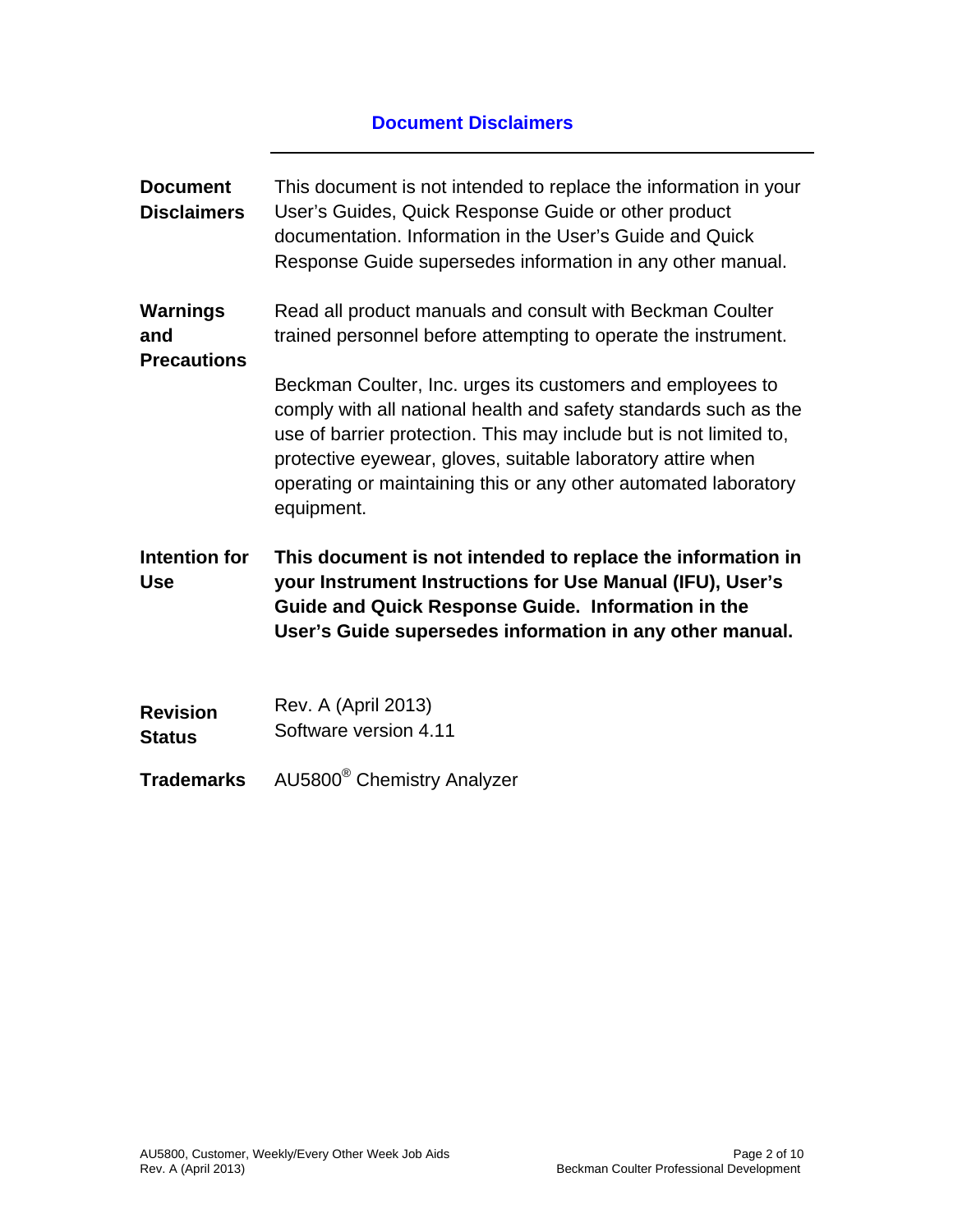

### **Every Other Week or Every 3,000 Sample ISE Maintenance**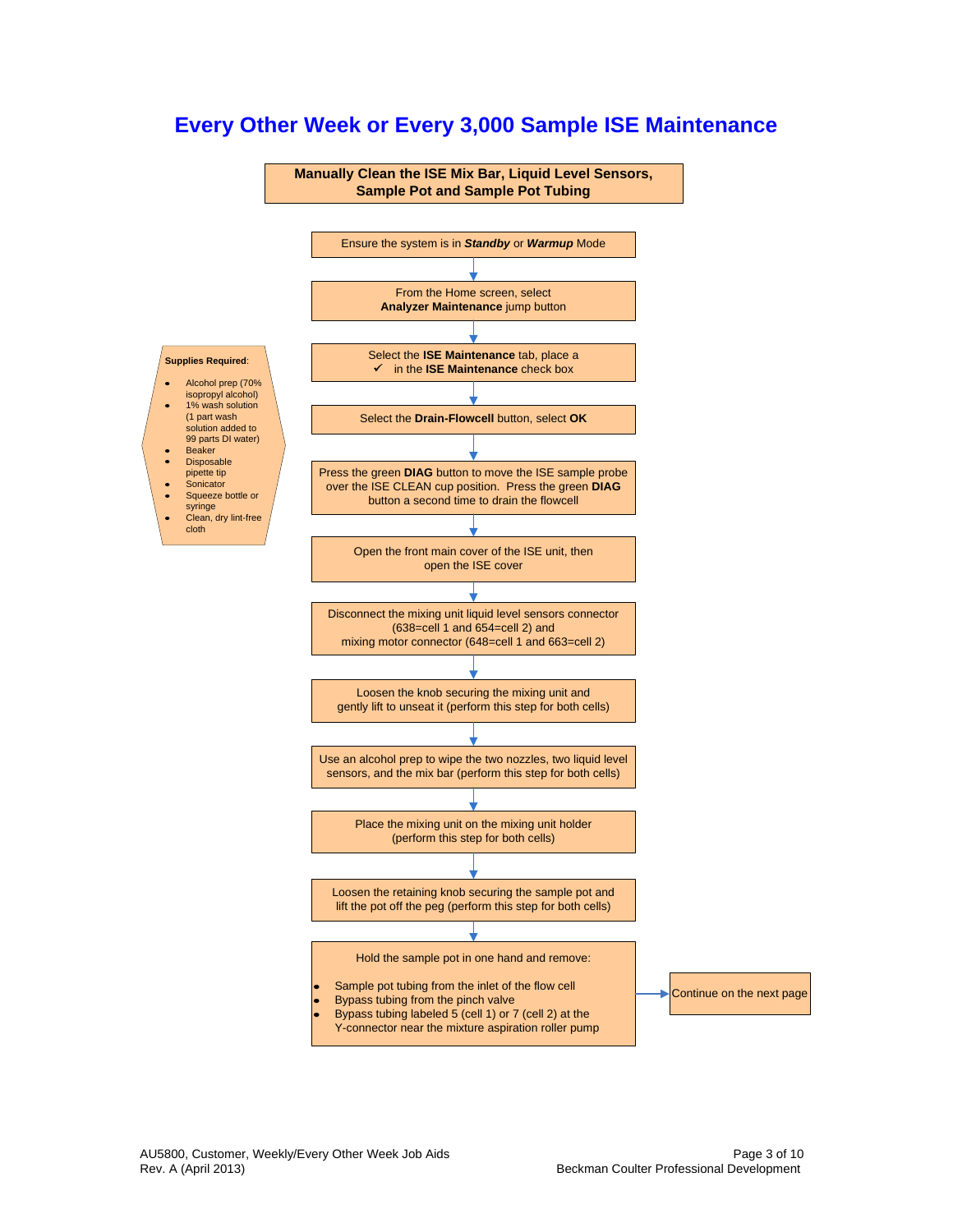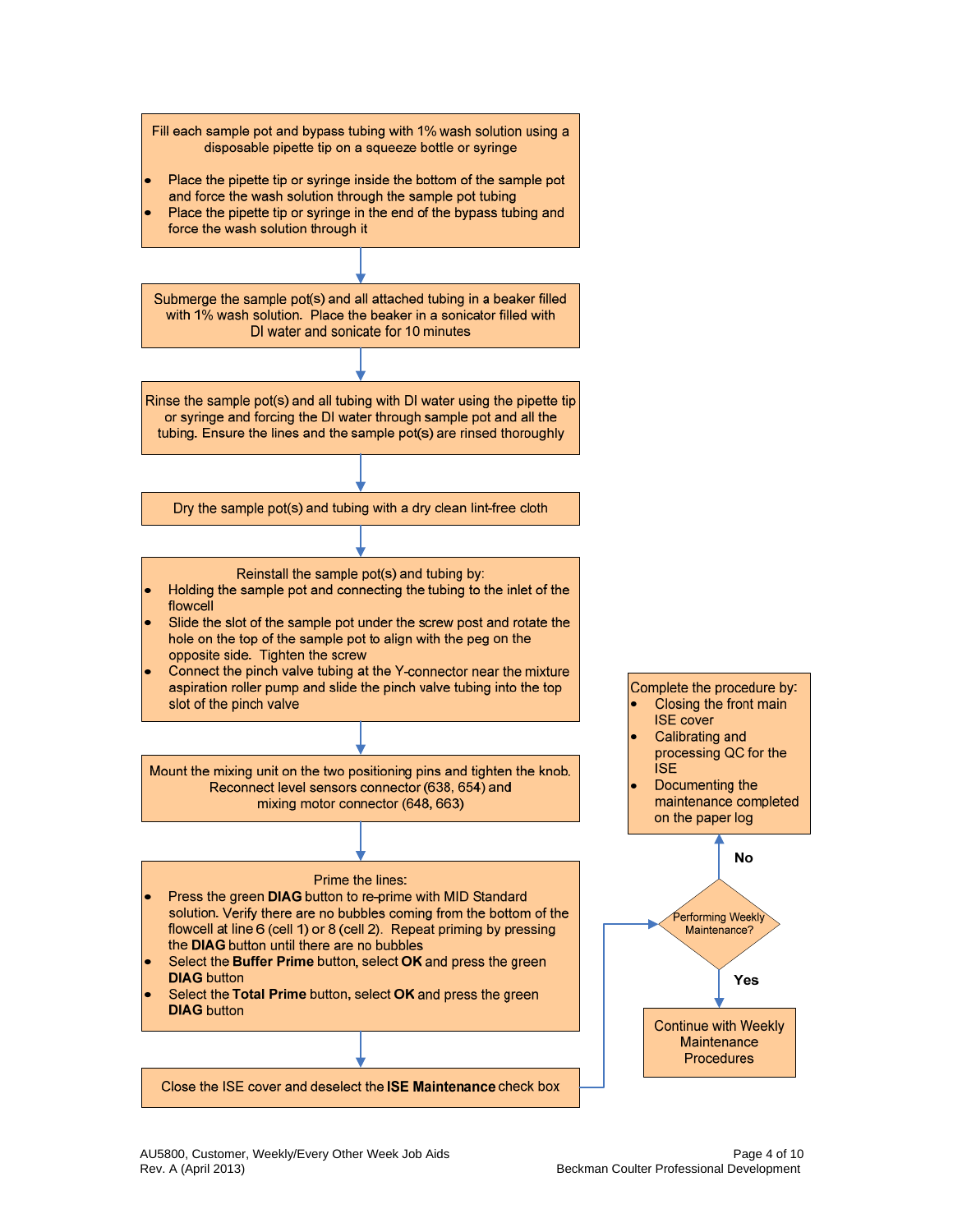#### **Weekly Analyzer and ISE Maintenance**

**W2, Photocal and Enhanced Cleaning of the ISE Electrode Line** (optional unit)

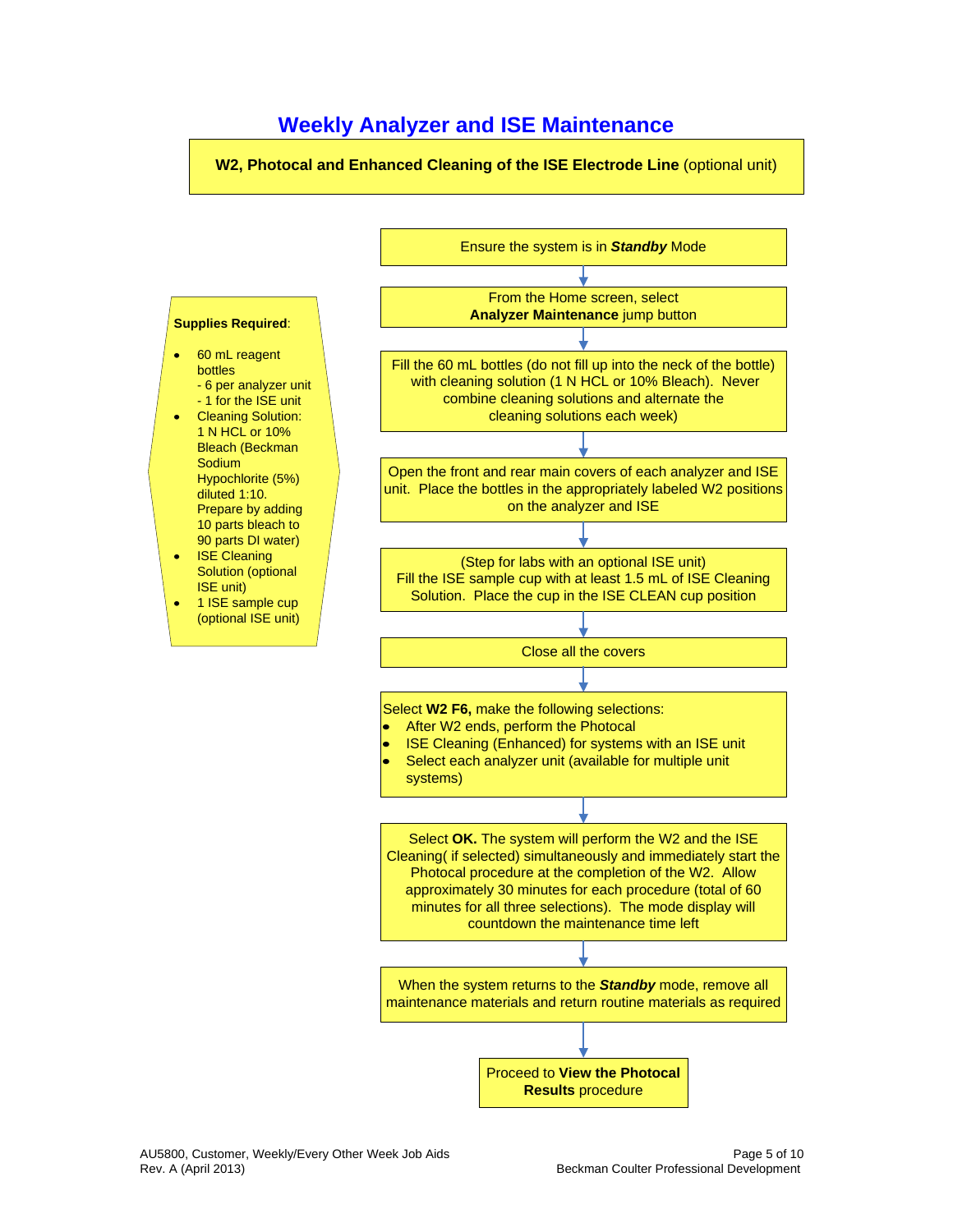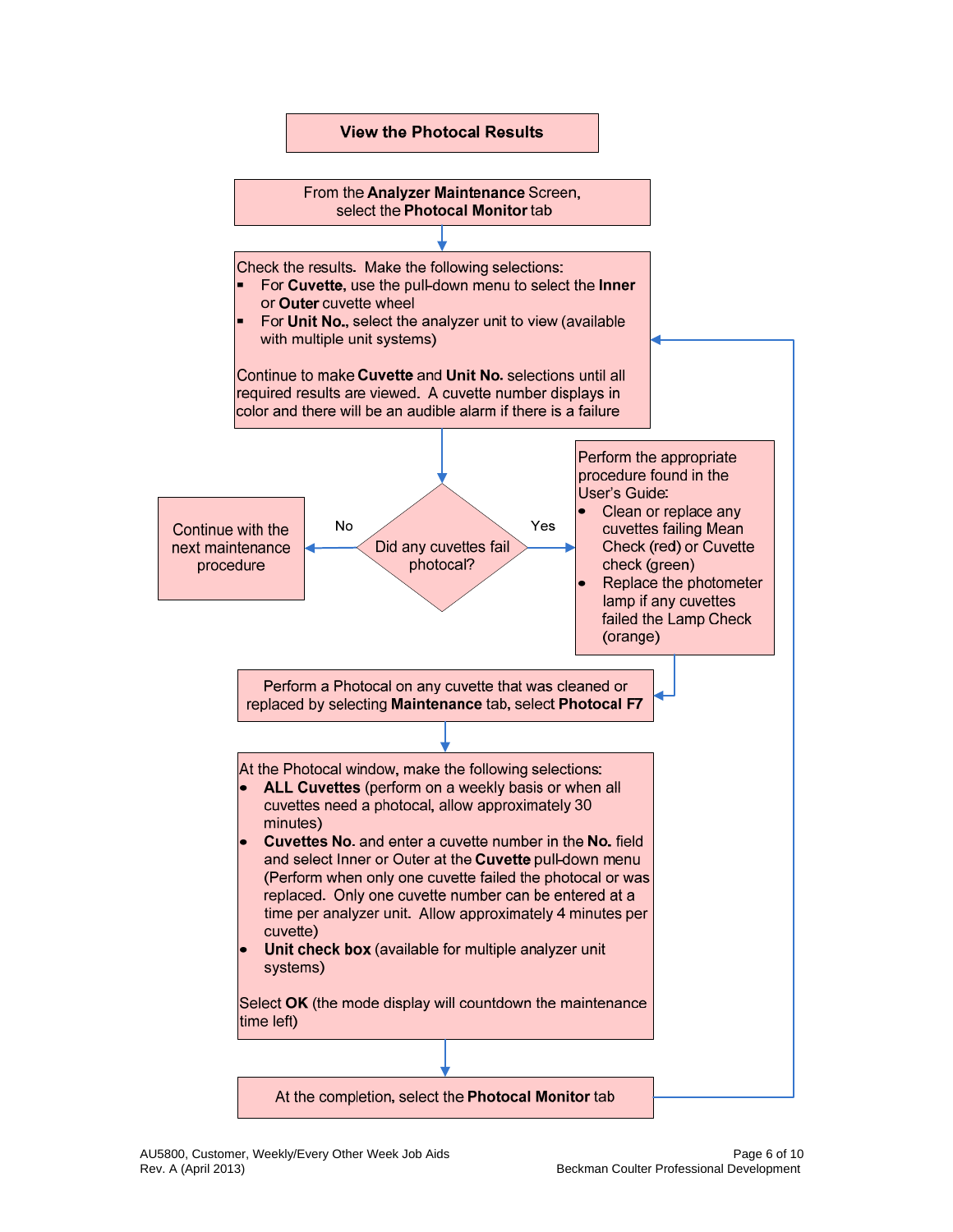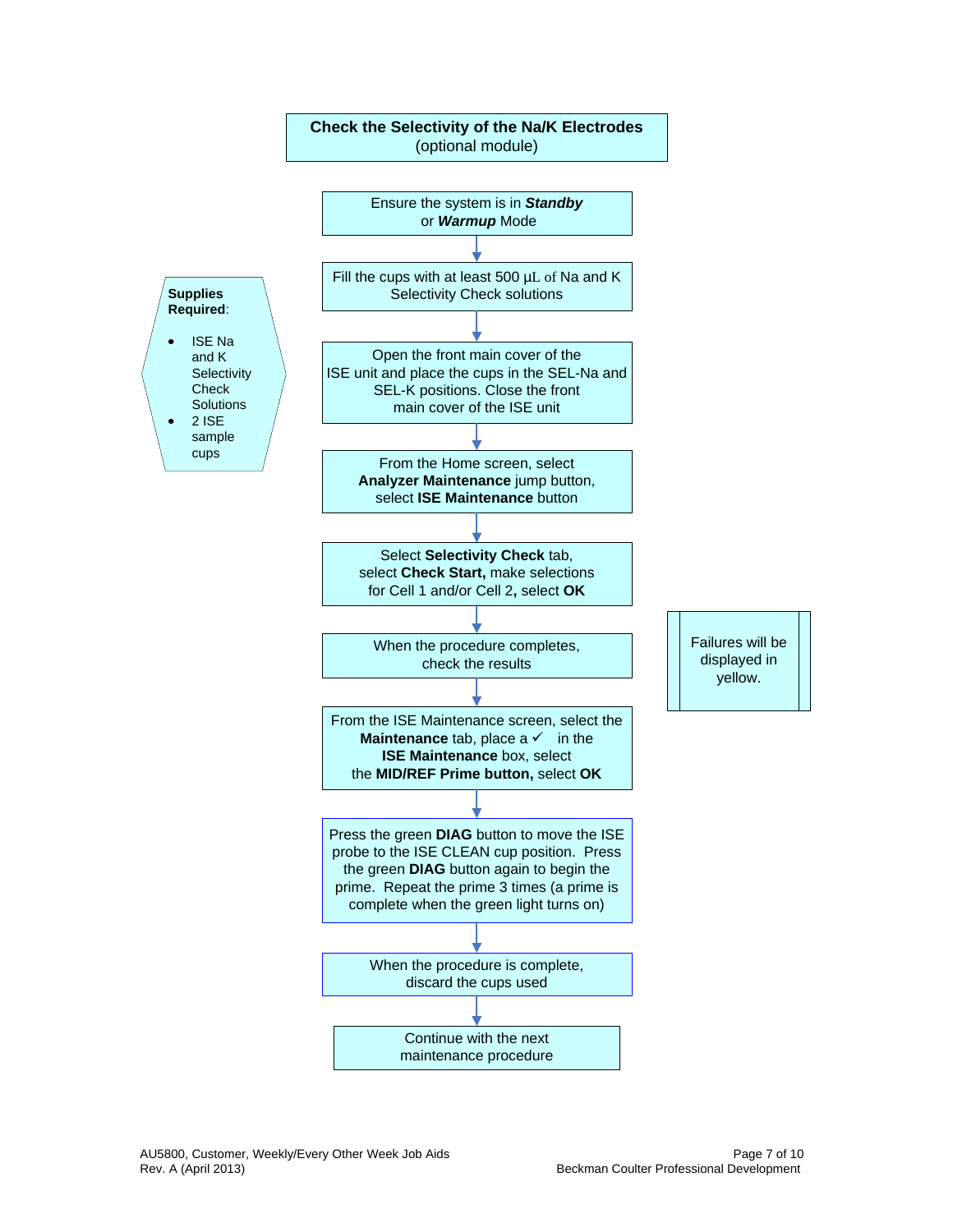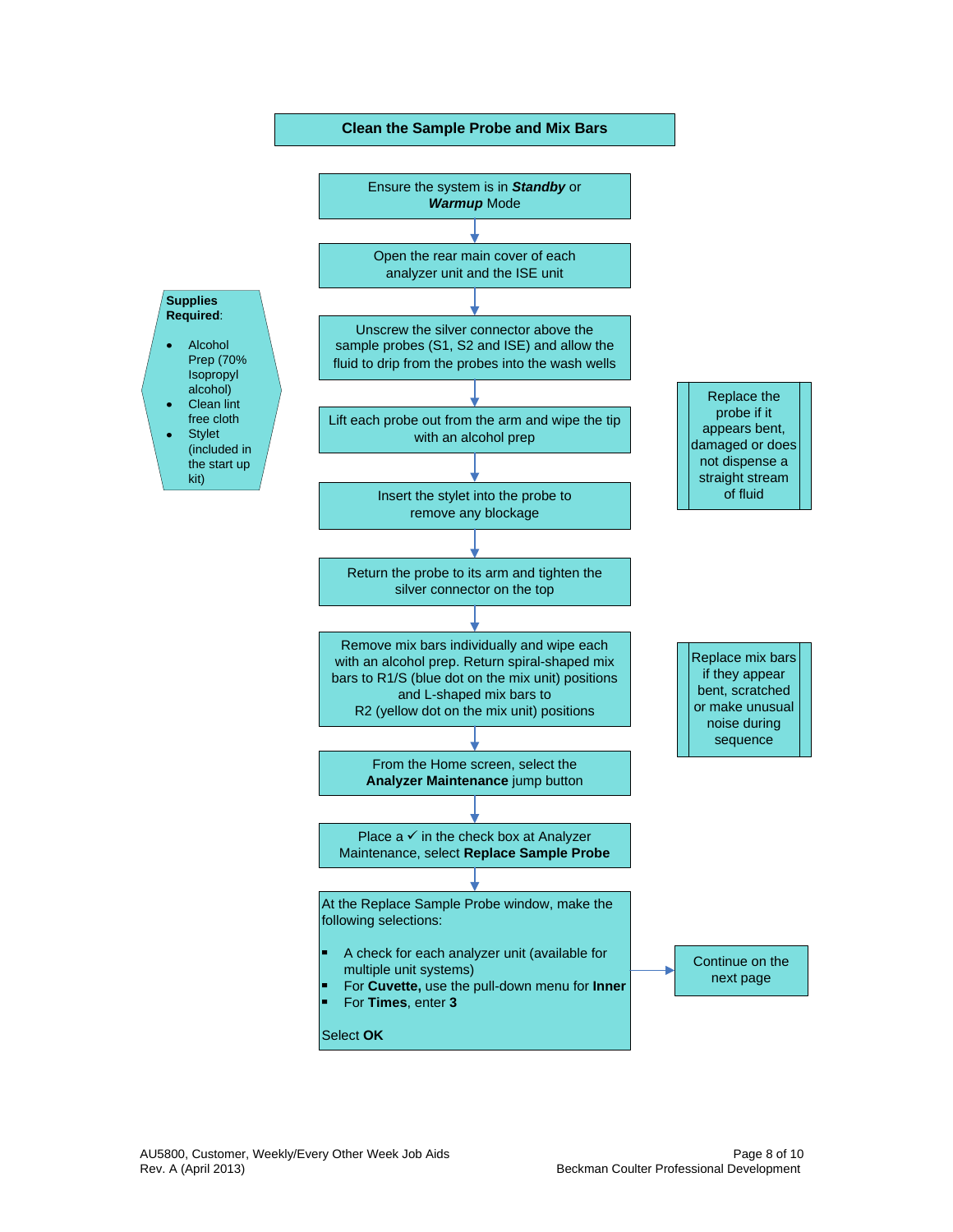